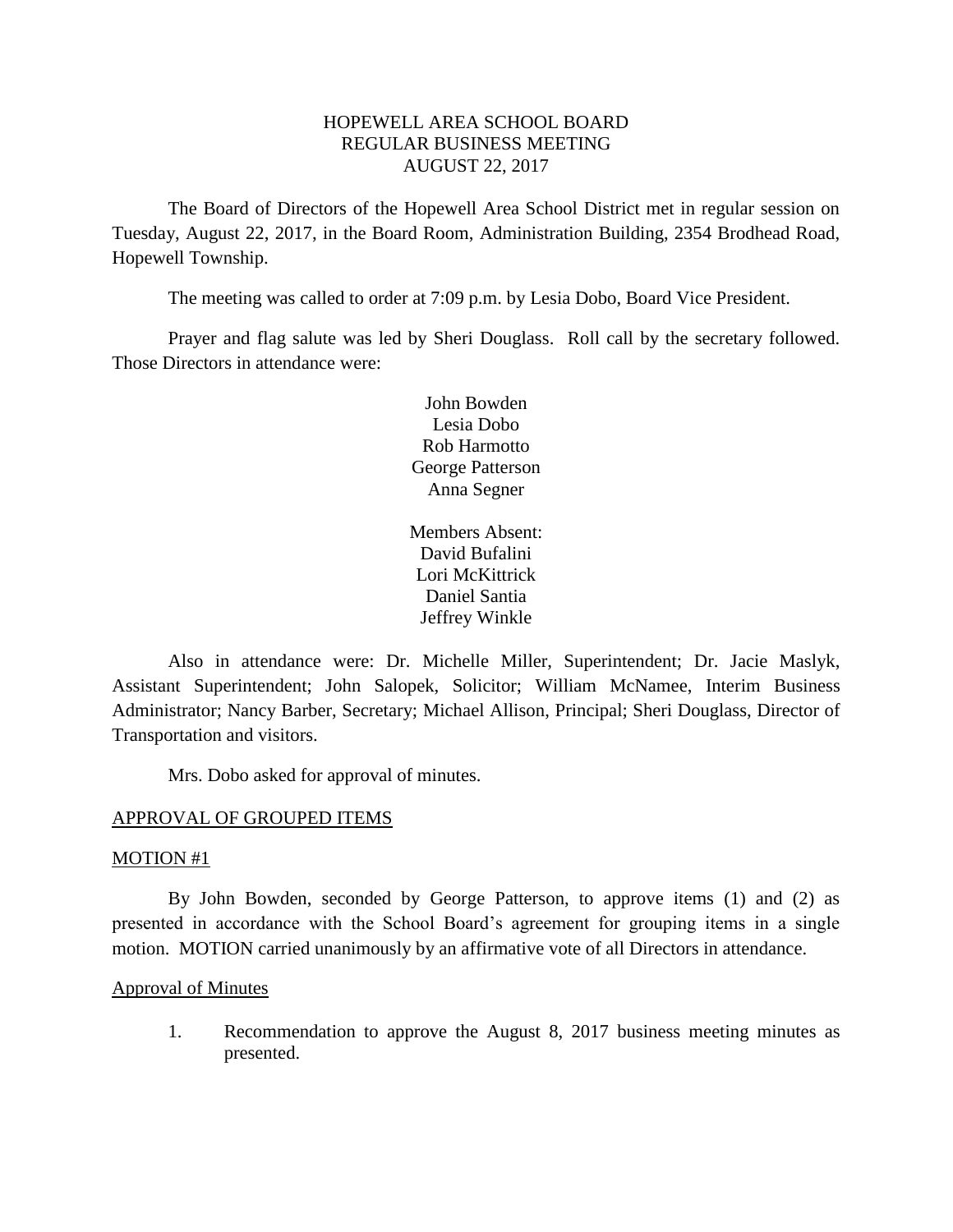2. Recommendation to approve the July 25, 2017 work meeting minutes as presented.

# APPROVAL OF GROUPED ITEMS

## MOTION #2

By Rob Harmotto, seconded by George Patterson, to approve items (1) through (3) as presented in accordance with School Board's agreement for grouping items in a single motion. MOTION carried unanimously by an affirmative vote of all Directors in attendance.

# Tax Collectors' Report

1. Recommendation to accept report for taxes collected for the month of July 2017, as presented, and make said report a part of these minutes.

# Treasurer's Report

2. Recommendation to accept report of the Treasurer for the month of July 2017, as presented, and make said report a part of these minutes.

## Financial Statements

3. Recommendation to accept Financial Statements for the month of July 2017, as presented, and make said statements a part of these minutes.

## VISITOR'S COMMENTS

Kerri Biesenkamp, Camille Houy, Melissa Hosack, Karen Przybysz and Jan Fisher all spoke of their concerns regarding class size in second grade at Independence Elementary School. They asked the Board to consider adding an additional teacher for that grade.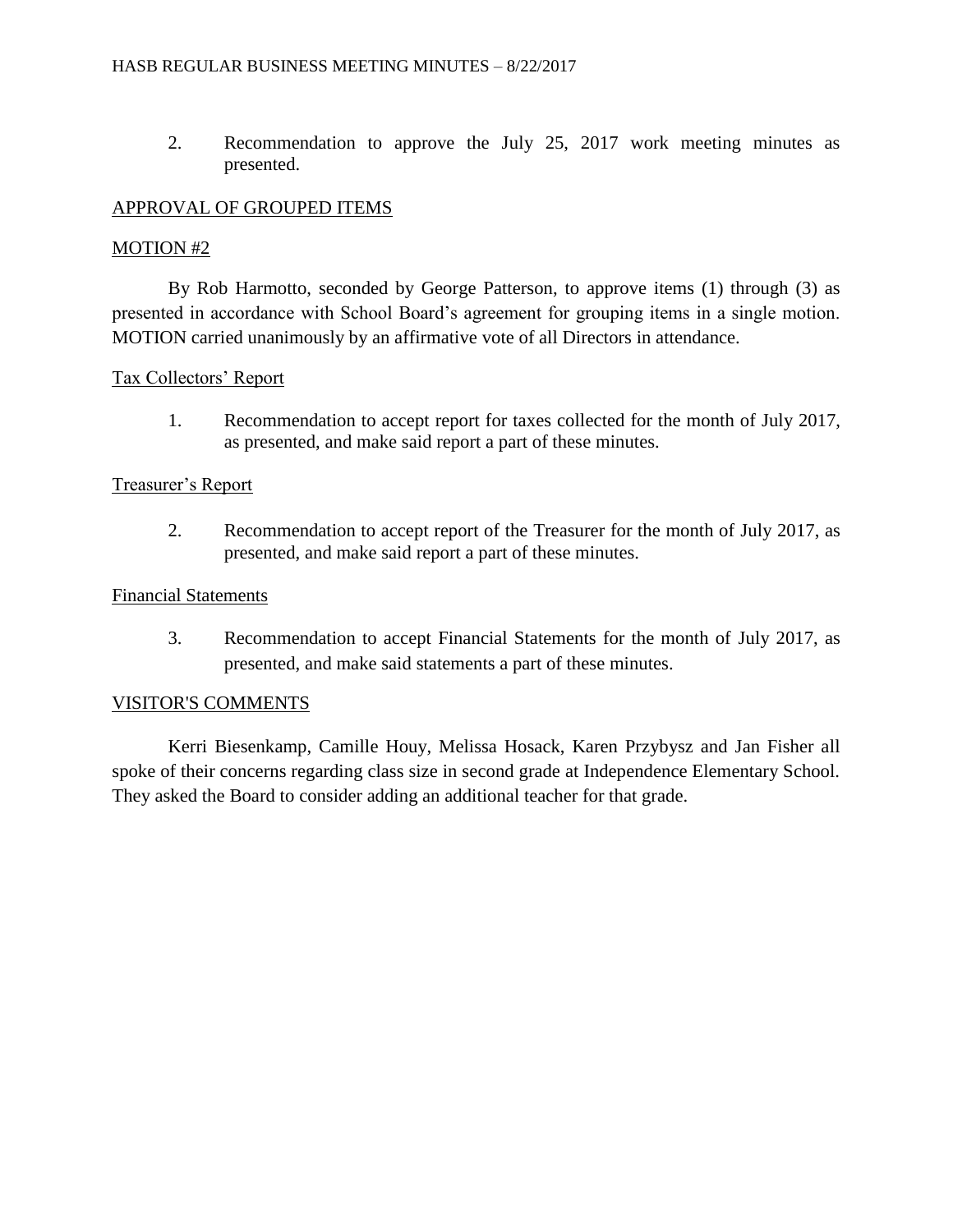At this time Mrs. Dobo asked that Committee discussion and recommendations begin.

# **Education/Curriculum/Instruction by George Patterson, Co-Chair**

## APPROVAL OF GROUPED ITEMS

# MOTION #3

By George Patterson, seconded by Anna Segner, to approve items 1 through 7 as presented in accordance with School Board's agreement for grouping items in a single motion. MOTION carried unanimously by an affirmative vote of all Directors in attendance.

- 1. 2017-2018 School Picnic at Kennywood on June 13, 2018.
- 2. List of Senior High Club & Activity Sponsors for the 2017-2018 School Year.
- 3. List of Junior High Club & Activity Sponsors for the 2017-2018 School Year.
- 4. 2017-2018 Department Chairpersons.
- 5. Request of Mike Gill to create a Robotics Club at the Junior High School. This would take place of the Math Counts Club, which has had dwindling enrollment.
- 6. Photography by James to provide photography services for the Yearbook and the Senior High School dances for the 2017-2018 School year.
- 7. Three year contract with Lifetouch National School Studios to provide school portraits.

# MOTION #4

By George Patterson, seconded by John Bowden, to approve the following appointments. MOTION carried unanimously by an affirmative vote of all Directors in attendance.

- a. Dr. Moka as District Physician \$10 per exam;
- b. Optometric Care as District Vision Examiner \$3.25 per exam; and
- c. Dr. Timothy Ungarean to provide dental exams \$5 per exam.

## MOTION #5

By George Patterson, seconded by Anna Segner, to approve the agreement with the Beaver Valley Intermediate Unit to provide ESL (English as a Second Language) for the 2017- 2018 school year at a cost of \$38.00 per hour. MOTION carried unanimously by an affirmative vote of all Directors in attendance.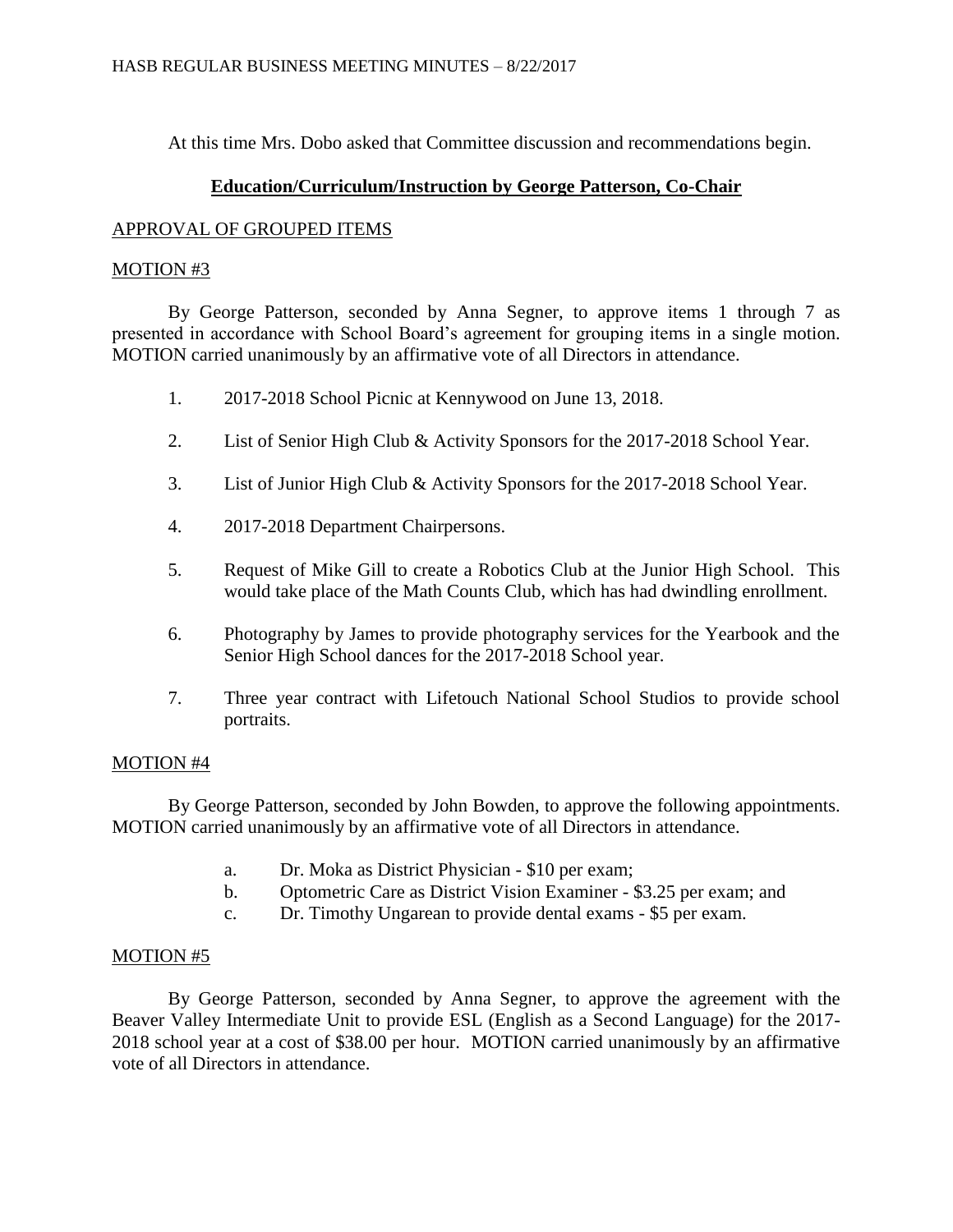# APPROVAL OF GROUPED ITEMS

### MOTION #6

By George Patterson, seconded by Rob Harmotto, to approve items 1 and 2, as presented in accordance with School Board's agreement for grouping items in a single motion. MOTION carried unanimously by an affirmative vote of all Directors in attendance.

- 1. Free school privileges for Na'Riya Martin to attend Hopewell Junior High School for the 2017-2018 school year.
- 2. Free school privileges for Na'Tiya Martin to attend Margaret Ross Elementary School for the 2017-2018 school year.

# **Athletics by George Patterson, Chair**

The District received approval by the PIAA on July 19, 2017 to terminate the Cooperative Sponsorship of Boys and Girls Soccer with the Aliquippa School District

## **Buildings and Grounds by Anna Segner, Chair**

## MOTION #7

By Anna Segner, seconded by John Bowden, to accept the quote from Air Systems Mechanical to upgrade and modernize the HVAC system at Margaret Ross Elementary School at a cost of \$8,271.00. MOTION carried unanimously by an affirmative vote of all Directors in attendance.

## APPROVAL OF GROUPED ITEMS

## MOTION #8

By Anna Segner, seconded by George Patterson, to approve items 1 through 4, as presented in accordance with School Board's agreement for grouping items in a single motion. MOTION carried unanimously by an affirmative vote of all Directors in attendance.

- 1. Hopewell Soccer Club to use the Senior High School soccer field from August 15, 2017 through November 1, 2017 from 6:00 p.m. until 8:00 p.m. for practice.
- 2. Request of Hopewell Youth Wrestling to use the Wrestling Room and Gym B at the Junior High School on Tuesday and Thursday evenings from October 17, 2017 through March 23, 2018 from 6:00 p.m. until 8:00 p.m. for practice.
- 3. Request of Hopewell Youth Wrestling to use the Wrestling Room at the Junior High School on October 21, 2017 from 8:00 a.m. until 3:00 p.m. for camp.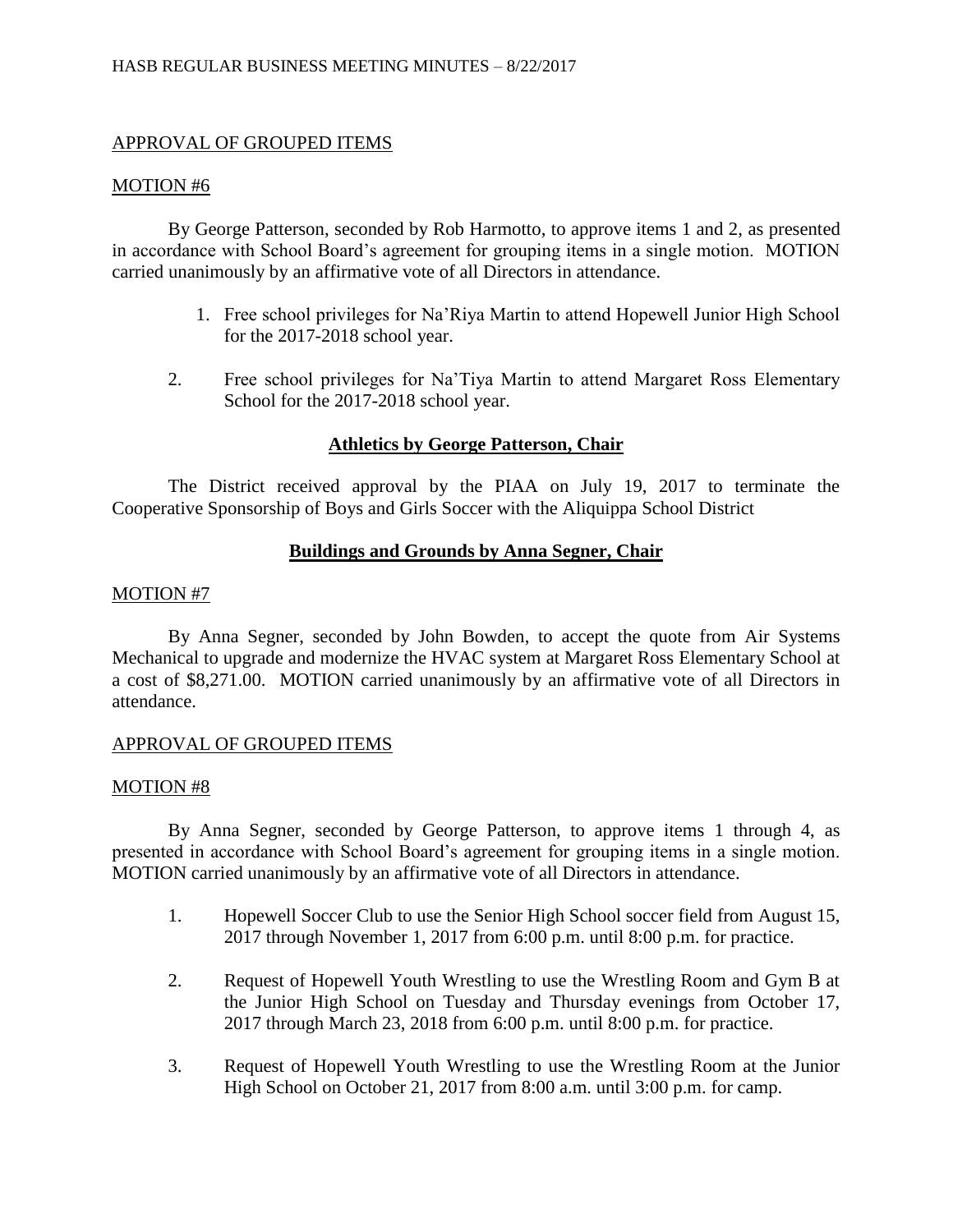4. Request of Hopewell Youth Wrestling to use Gym B at the Junior High School from 7:00 a.m. until 3:00 p.m. for a wrestling tournament.

#### MOTION #9

By Anna Segner, seconded by George Patterson to approve the request of Our Lady of Fatima to use the Senior High School practice soccer field from August through November and March through June on Tuesday and Thursday evenings from 6:00 p.m. until 8:00 p.m. for practice. MOTION carried unanimously by an affirmative vote of all Directors in attendance.

### **Finance and Budget by John Bowden, Chair**

### APPROVAL OF GROUPED ITEMS

### MOTION #10

By John Bowden, seconded by Anna Segner, to approve items (1) and (2) and to ratify item (3) as presented in accordance with School Board's agreement for grouping items in a single motion. MOTION carried unanimously by an affirmative roll call vote of all Directors in attendance.

- 1. General Fund List of Bills in the amount of \$380,541.33
- 2. Cafeteria Fund payments in the amount of \$23,497.42
- 3. General Fund payments in the amount of \$2,092,110.40

#### MOTION #11

By John Bowden, seconded by George Patterson, to approve the agreement with the Benedict Agency to provide Athletic Accident Insurance at a cost of \$19,850.00. MOTION carried unanimously by an affirmative vote of all Directors in attendance.

### MOTION TABLED

John Bowden requested that the Board table the request of Charles W. Hull to purchase tax parcel #65-004-1307.000 located at 356 Manor Street out of repository. The 2016-2017 and prior years taxes shall be exonerated. All Directors in attendance agreed.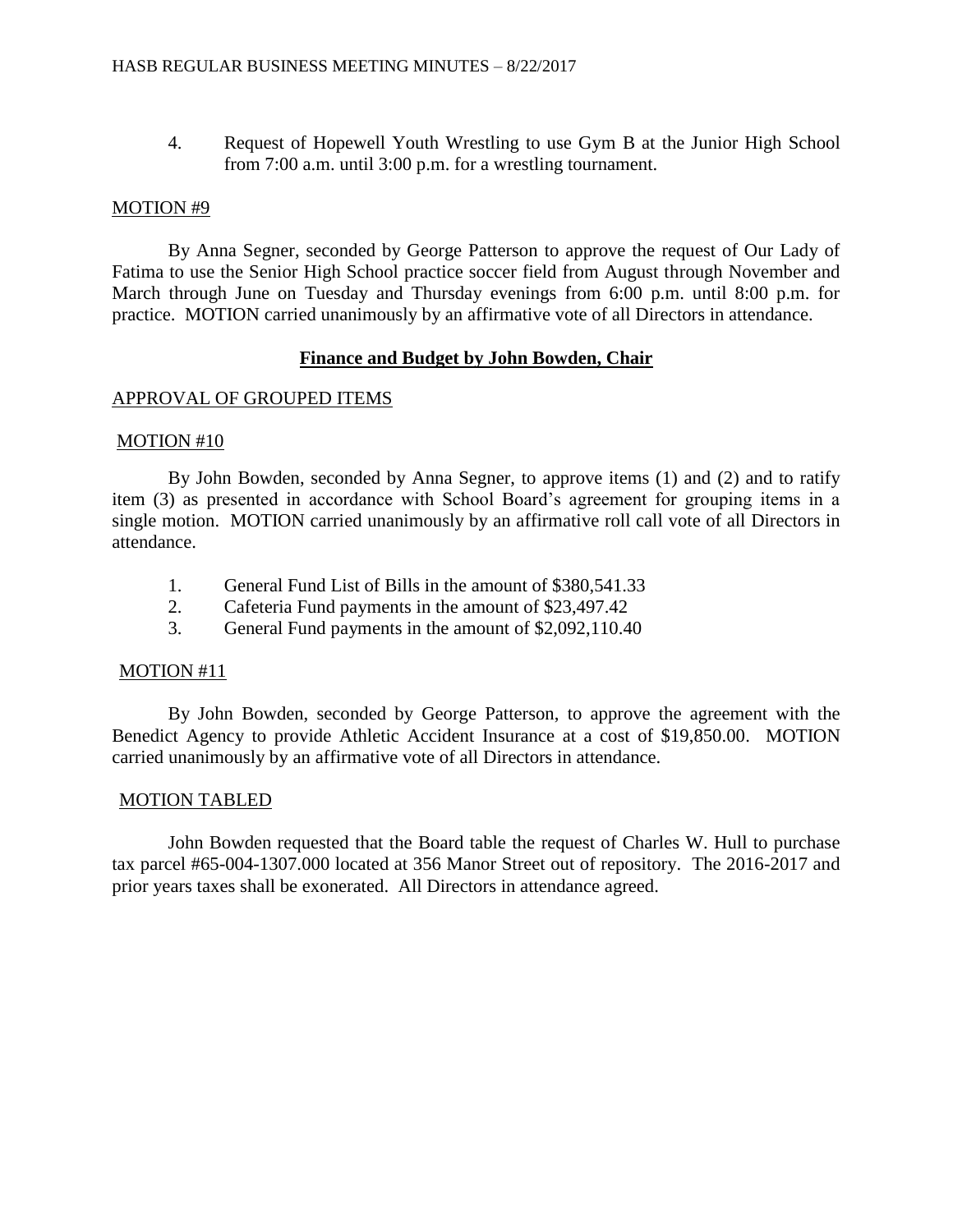### **Personnel by Rob Harmotto, Chair**

#### APPROVAL OF GROUPED ITEMS

#### MOTION #12

By Rob Harmotto, seconded by George Patterson, to approve items (1) and (2) as presented in accordance with School Board's agreement for grouping items in a single motion. MOTION carried unanimously by an affirmative vote of all Directors in attendance.

- 1. Appointment of Erin Fritz as a volunteer assistant cross country coach.
- 2. Realignment of girl's soccer coaches and salaries.

| Head Coach                | Vincent Kortstam         | \$4,735.00  |
|---------------------------|--------------------------|-------------|
| 1 <sup>st</sup> Assistant | <b>Ashley Murray</b>     | \$1,842.00  |
| 2nd Assistant             | <b>Frank Montanagese</b> | \$2,327.00  |
| 3rd Assistant             | Tina Cooper              | \$2,123.00  |
| Volunteer                 | Mike Shutak              |             |
|                           | <b>TOTAL</b>             | \$11,027.00 |

#### MOTION #13

By Rob Harmotto, seconded by Anna Segner, to approve the employment of Lydia Martin, transportation nurse monitor, effective August 3, 2017. MOTION carried unanimously by an affirmative vote of all Directors in attendance.

### MOTION #14

By Rob Harmotto, seconded by John Bowden, to approve the Collective Bargaining Agreement with Hopewell Secretaries and Aides Education Support Professionals for the period of July 1, 2016 through June 30, 2020. MOTION carried unanimously by an affirmative roll call vote of all Directors in attendance.

### MOTION #15

By Rob Harmotto, seconded by John Bowden, to approve the contract with PA-Educator.net to provide a clearinghouse for potential professional and non-certificated employees at an annual cost of \$2,175.00. MOTION carried unanimously by an affirmative vote of all Directors in attendance.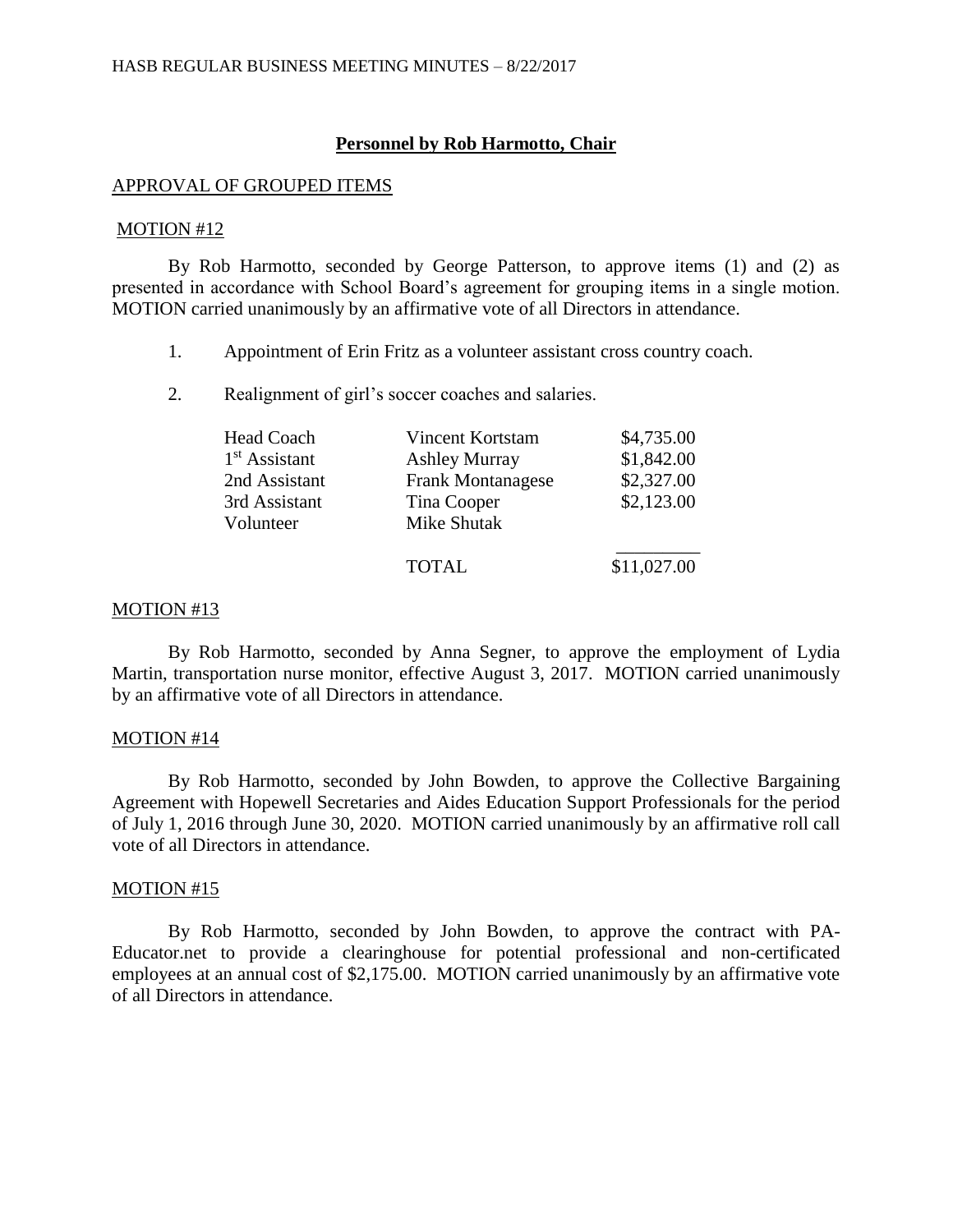## MOTION #16

By Rob Harmotto, seconded by Anna Segner, to approve the establishment of a new kindergarten classroom at Hopewell Elementary School for the 2017-2018 school year. MOTION carried unanimously by an affirmative vote of all Directors in attendance.

## MOTION #17

By Rob Harmotto, seconded by Anna Segner, to approve the furlough of the following paraprofessionals effective August 23, 2017: MOTION carried unanimously by an affirmative vote of all Directors in attendance

- a. Georgette O'Connor
- b. Lisa McClure-Steals

### APPROVAL OF GROUPED ITEMS

### MOTION #18

By Rob Harmotto, seconded by John Bowden, to approve items (1) through (4) as presented in accordance with School Board's agreement for grouping items in a single motion. MOTION carried unanimously by an affirmative vote of all Directors in attendance.

- 1. Elimination of 2-hour breakfast position at Hopewell Senior High School, effective September 8, 2017.
- 2. Establish 2-hour lunch position at Hopewell Elementary School, effective September 11, 2017.
- 3. Resignation of Rhonda Fisher, bus driver, effective August 15, 2017. Ms. Fisher would like to remain on the substitute roster.
- 4. Resignation of Andrea Pifer, bus driver, effective August 9, 2017. Ms. Pifer would like to remain on the substitute roster.

## MOTION #19

By Rob Harmotto, seconded by Anna Segner, to approve revisions to job description of all custodial and maintenance employees to include, "reports to Buildings and Grounds Director and Assigned Building Principal and Assistant Principal". MOTION carried unanimously by an affirmative vote of all Directors in attendance.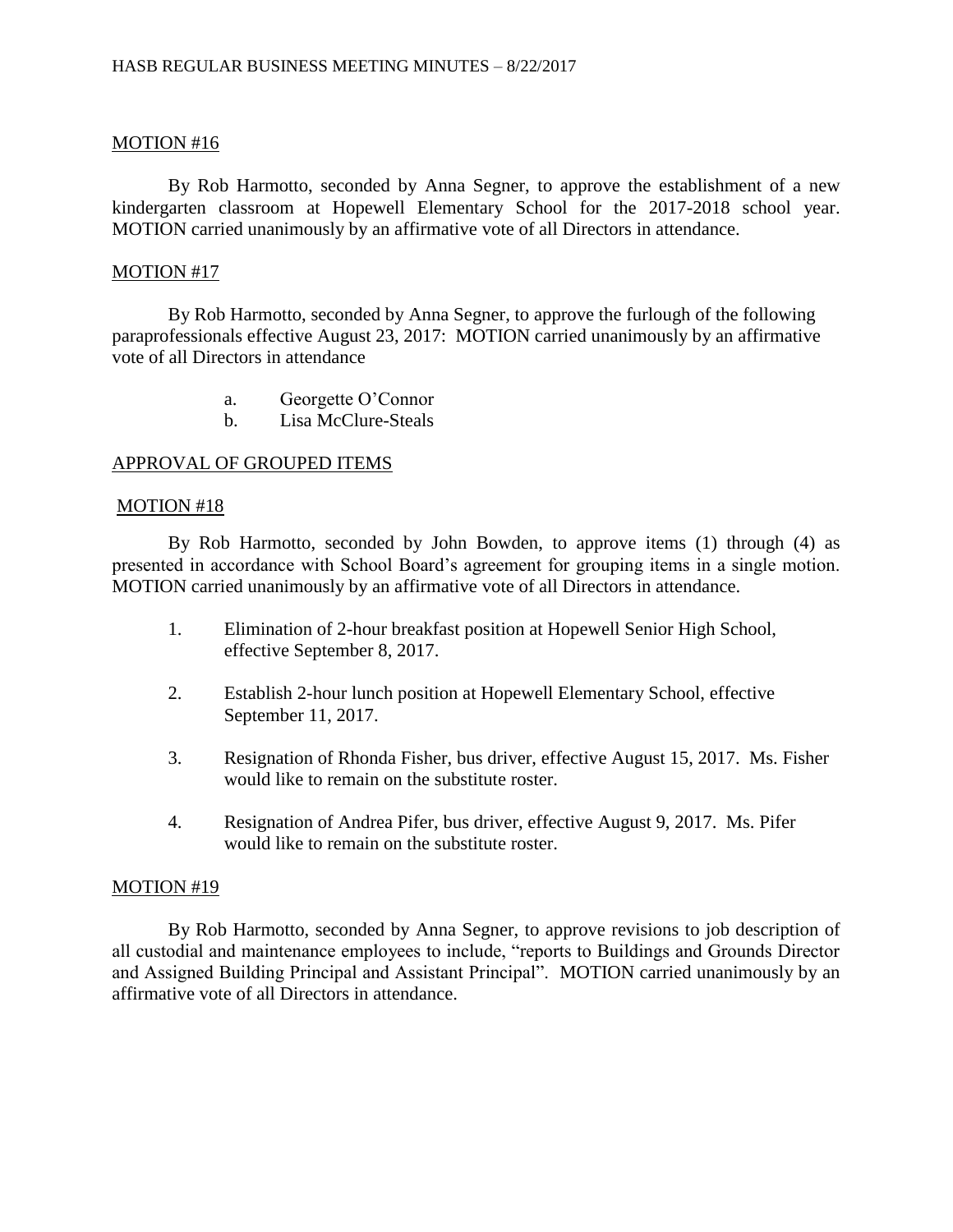### MOTION #20

By Rob Harmotto, seconded by Anna Segner, to approve revising job title of "Guidance Counselor" to "School Counselor". MOTION carried unanimously by an affirmative vote of all Directors in attendance.

### **Transportation by Rob Harmotto, Co-Chair**

### APPROVAL OF GROUPED ITEMS

### MOTION #21

By Rob Harmotto, seconded by George Patterson, to approve items (1) through (3) as presented in accordance with School Board's agreement for grouping items in a single motion. MOTION carried unanimously by an affirmative roll call vote of all Directors in attendance.

- 1. Accept bid from Myers Equipment in the amount of \$101,262.00 received on August 14, 2017 for purchase of two 2017 30-passenger buses. Funds to be taken from the Capital Reserve.
- 2. Accept bid from Myers Equipment in the amount of \$95,152.00 received on August 14, 2017 for the purchase of one new 2018 48-passenger/wheelchair school bus. Funds to be taken from the Capital Reserve.
- 3. Accept bid from Woltz & Wind Ford in the amount of \$27,855.00 received on August 14, 2017 for the purchase of a 2018 Transit – 250 Base Medium Roof Cargo Van 130" WB. Funds to be taken from the Capital Reserve.

### Superintendent's Report

Dr. Miller stated that all the staff is excited for the start of the new school year. She also stated that she continues to monitor enrollment numbers throughout the District. She is concerned about elementary numbers, especially second grade at Independence Elementary School.

Dr. Miller and Dr. Maslyk reported that inservice on Monday and Tuesday went very well and that teachers throughout the district would focus on literacy for the inservice day tomorrow.

### Solicitor's Report

Nothing to report.